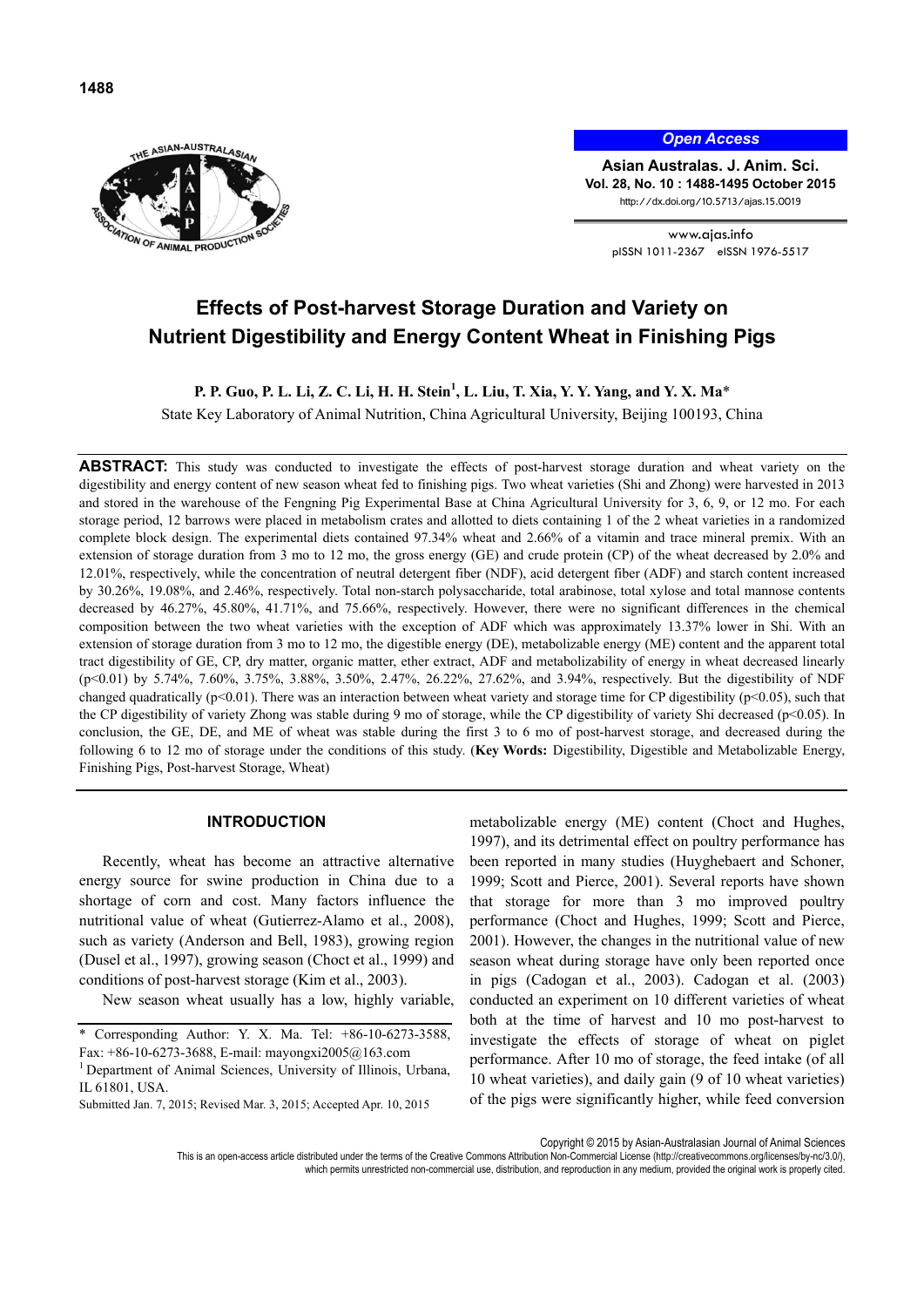ratio decreased in 4 samples, increased in 4 samples and remained constant in 2 samples compared with new season wheat.

Previous studies have shown that the effect of storage on the apparent ME of cereal grains for poultry differed widely depending on variety with most wheat varieties responding positively (up to 3 MJ/kg) to storage (Choct and Hughes, 2000). However, the effect of storage time on the available energy content of wheat for pigs has not been reported. We hypothesized that the available energy content of wheat for finishing pigs will increase with an extension of storage time and that the digestible energy (DE) and ME content of different wheat varieties may be affected differently by changes in the duration of storage. The aims of this study were to investigate the effects of post-harvest storage duration and wheat variety on the nutritional value of new season wheat for early finishing pigs.

#### **MATERIALS AND METHODS**

The experimental protocol used in this study was approved by the Institutional Animal Care and Use Committee of China Agricultural University (Beijing, China). This study was conducted in the Metabolism Laboratory of the Fengning Pig Experimental Base (Hebei, China).

#### **Wheat and diet composition**

Two newly harvested hard white winter wheat varieties, Zhong (variety 1) and Shi (variety 2), were sourced from Henan province during the 2012/2013 harvest season. Zhong and Shi are the two most commonly grown wheat varieties in China, and Henan Province is the main wheat growing region in the country. The two wheat varieties were sown in September, 2012 and harvested in June, 2013. The intact wheat grains were stored from July 2013 to July 2014 in a warehouse located at the China Agricultural University Fengning Pig Experimental Base (China). The warehouse was not air conditioned and the room temperature fluctuated with the change in seasonal temperatures to simulate typical storage conditions for grain. The variations in temperature and humidity in the Fengning Pig Experimental Base over the course of the experiment are shown in Table 1.

Following 3, 6, 9, or 12 mo of storage, sub-samples of the 2 wheat varieties were ground through a 2 mm screen using a hammer mill. Diet composition and nutrient concentration of the experimental diets for the 4 storage durations are presented in Table 2. All diets were fed in meal form. Wheat was included as the sole energy and protein source in the diet and vitamins and minerals were added to meet or exceed requirements for growing pigs (NRC, 1998).

#### **Animals and experimental design**

Forty eight barrows (Duroc×Landrace×Yorkshire), with an initial body weight (BW) of 59±0.98 kg, were randomly allotted to a  $2\times4$  factorial arrangement involving 2 wheat varieties (Shi and Zhong), and 4 levels of storage time (3, 6, 9, or 12 mo ). At each storage time, 12 pigs were blocked by initial BW and allocated to 1 of the 2 wheat varieties diets. Pigs were fed at 3% of their BW daily determined one day before the beginning of the trial. The room temperature was maintained at 20±1°C. Pigs were housed individually in stainless steel metabolism crates  $(1.4 \times 0.7 \times 0.6 \text{ m}^3)$ . Pigs were allowed *ad libitum* access to water through a nipple waterer located at the side of the crate.

#### **Sample collection**

The daily feed allotment was divided into two equal meals and was fed at 08:00 and 15:00 h. After a 7 d adaptation period, a 5 d total collection of feces and urine was conducted. Feed refusals and feed spillage were collected, dried and weighed to calculate feed intake. Feces were collected immediately as they appeared in the metabolism crates, placed in plastic bags and stored at – 20°C. Urine was collected in a bucket placed under the metabolism crates. The bucket contained 10 mL of 6 N HCl per 1,000 mL urine to fix nitrogen in urine. The total volume of urine was measured daily and a 10% aliquot was filtered through gauze and 50 mL of the mixed urine sample was transferred into a screw-capped tube and immediately stored at  $-20^{\circ}$ C. At the end of the collection period, the

**Table 1.** Variation of temperature and humidity at the Fengning Experiment Base during the 12 mo of wheat storage<sup>1</sup>

| Variation                         | 2013  |             |                                     |       |                   |                  |                           | 2014                          |       |       |             |              |       |  |
|-----------------------------------|-------|-------------|-------------------------------------|-------|-------------------|------------------|---------------------------|-------------------------------|-------|-------|-------------|--------------|-------|--|
|                                   |       |             |                                     | 10    |                   | 12               |                           | $\mathfrak{D}_{\mathfrak{p}}$ |       | 4     |             | <sub>6</sub> |       |  |
| Mean temperature $(^{\circ}C)$    | 23.50 | 22.25       | - 15.08                             | 7.95  | 0.13              | $-7.33$          | $-7.37$                   | $-6.17$                       | 3.56  | 12.08 | 15.93       | 19.44        | 23.20 |  |
| Highest temperature $(^{\circ}C)$ | 28.75 | 26.73 17.46 |                                     | 14.37 | 7.21              | 0.05             |                           | $-0.61 - 0.01$                | 11.28 | 16.76 | 24.54 23.18 |              | 28.69 |  |
| Lowest temperature $(^{\circ}C)$  | 19.01 | 16.21       | 8.67                                | 1.60  |                   | $-8.60$ $-12.31$ | $-15.26$ $-11.65$ $-5.81$ |                               |       | 7.08  | 7.13        | 14.75        | 18.91 |  |
| Medial relative humidity $(\%)$   |       |             | 73.77 77.65 79.34 68.34 50.32 49.53 |       |                   |                  | 47.27                     | 59.65                         | 39.94 | 47.51 | 50.20       | 74.54        | 74.77 |  |
| Highest relative humidity $(\%)$  |       |             | 96.01 96.03 92.85 89.14             |       | 72.96 62.64       |                  | 79.80                     | 86.98                         | 72.42 | 77.79 | 71.01       | 90.07        | 97.01 |  |
| Lowest relative humidity $(\% )$  |       | 50.63 53.48 | 66.00                               |       | 46.49 27.25 38.34 |                  | 23.54                     | 16.19                         | 21.99 | 1949  | 29.81       | 59.35        | 51.63 |  |

<sup>1</sup> Temperature and relative humidity were tested daily and the mean values for each month were calculated.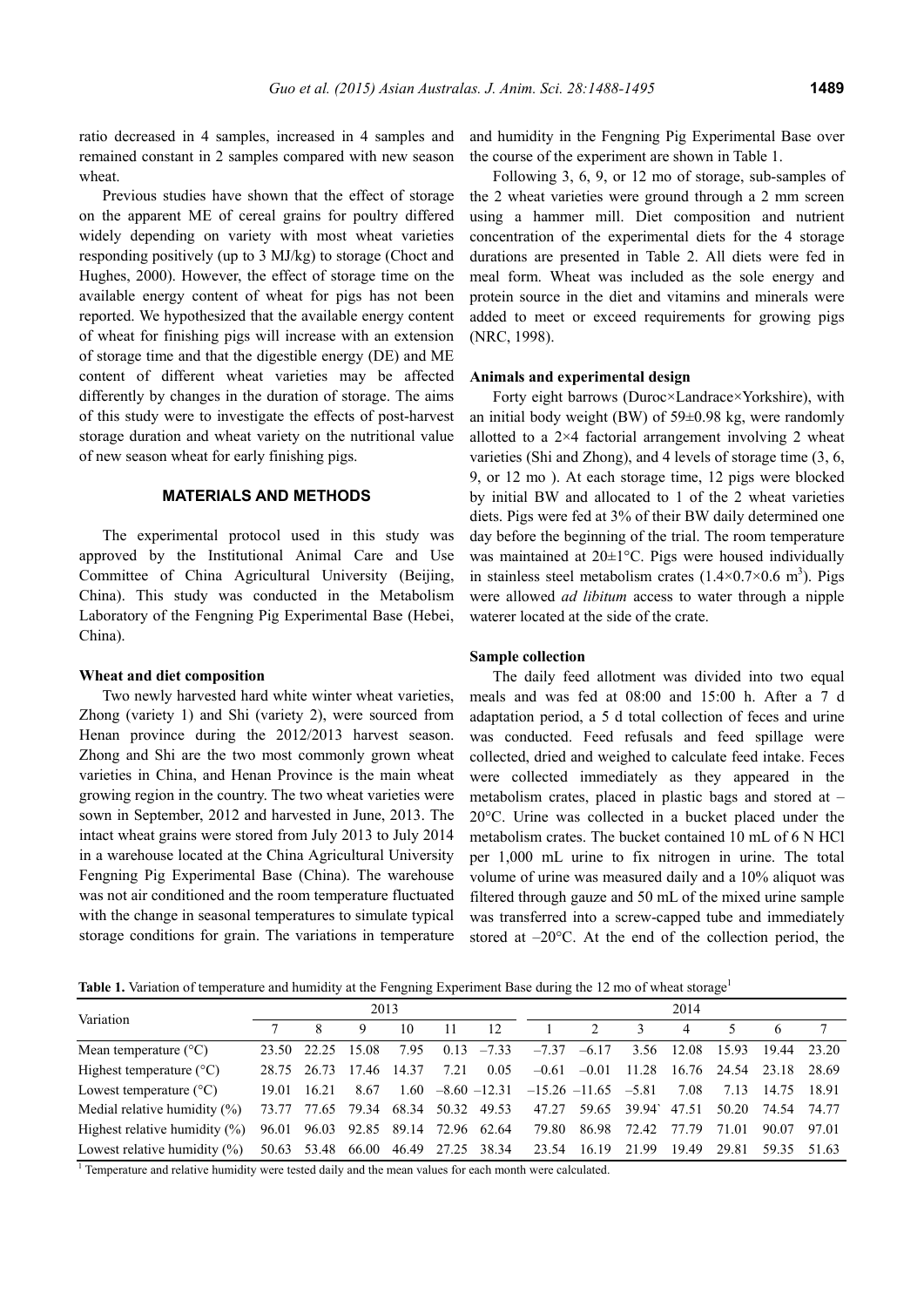|                                     | Storage time (month) |       |       |       |       |       |       |       |  |  |  |  |
|-------------------------------------|----------------------|-------|-------|-------|-------|-------|-------|-------|--|--|--|--|
| Items                               |                      | 3     |       | 6     | 9     |       | 12    |       |  |  |  |  |
|                                     | Zhong                | Shi   | Zhong | Shi   | Zhong | Shi   | Zhong | Shi   |  |  |  |  |
| Ingredients $(\% )$                 |                      |       |       |       |       |       |       |       |  |  |  |  |
| Variety Zhong                       | 97.34                |       | 97.34 |       | 97.34 |       | 97.34 |       |  |  |  |  |
| Variety Shi                         |                      | 97.34 |       | 97.34 |       | 97.34 |       | 97.34 |  |  |  |  |
| Dicalcium phosphate                 | 0.9                  | 0.9   | 0.9   | 0.9   | 0.9   | 0.9   | 0.9   | 0.9   |  |  |  |  |
| Calcium carbonate                   | 0.9                  | 0.9   | 0.9   | 0.9   | 0.9   | 0.9   | 0.9   | 0.9   |  |  |  |  |
| Sodium chloride                     | 0.3                  | 0.3   | 0.3   | 0.3   | 0.3   | 0.3   | 0.3   | 0.3   |  |  |  |  |
| Choline chloride                    | 0.06                 | 0.06  | 0.06  | 0.06  | 0.06  | 0.06  | 0.06  | 0.06  |  |  |  |  |
| Vitamin-mineral premix <sup>1</sup> | 0.5                  | 0.5   | 0.5   | 0.5   | 0.5   | 0.5   | 0.5   | 0.5   |  |  |  |  |
| Analyzed chemical composition (%)   |                      |       |       |       |       |       |       |       |  |  |  |  |
| DM                                  | 87.93                | 88.39 | 88.90 | 89.32 | 89.13 | 89.49 | 89.90 | 89.84 |  |  |  |  |
| CP                                  | 15.14                | 15.14 | 14.41 | 14.87 | 14.50 | 13.88 | 13.97 | 13.30 |  |  |  |  |
| <b>NDF</b>                          | 15.28                | 14.89 | 16.82 | 15.79 | 19.54 | 18.00 | 19.10 | 20.12 |  |  |  |  |
| ADF                                 | 2.97                 | 2.49  | 3.08  | 3.19  | 3.36  | 2.56  | 3.30  | 3.14  |  |  |  |  |
| EE                                  | 1.66                 | 1.48  | 1.64  | 1.57  | 1.57  | 1.44  | 1.98  | 1.83  |  |  |  |  |
| Ash                                 | 4.44                 | 3.97  | 4.21  | 3.80  | 4.05  | 3.71  | 4.28  | 3.95  |  |  |  |  |
| Calcium                             | 0.69                 | 0.69  | 0.71  | 0.68  | 0.69  | 0.71  | 0.71  | 0.76  |  |  |  |  |
| Total phosphorus                    | 0.20                 | 0.23  | 0.21  | 0.21  | 0.23  | 0.22  | 0.21  | 0.24  |  |  |  |  |
| GE (MJ/kg, DM)                      | 18.39                | 18.38 | 18.03 | 17.96 | 16.21 | 15.51 | 17.70 | 17.65 |  |  |  |  |

**Table 2.** Dietary ingredients, analyzed chemical composition and available energy content of the experimental diets (as-fed basis)

DM, dry matter; CP, crude protein; NDF, neutral detergent fiber; ADF, acid detergent fiber; EE, ether extract; GE, gross energy.

<sup>1</sup> Premix provided the following per kg of complete diet for growing pigs: vitamin A, 5,512 IU; vitamin D<sub>3</sub>, 2,200 IU; vitamin E, 30 IU; vitamin K<sub>3</sub>, 2.2 mg; vitamin B<sub>12</sub>, 27.6 μg; riboflavin, 4 mg; pantothenic acid, 14 mg; niacin, 30 mg; choline chloride, 400 mg; folic acid, 0.7 mg; thiamin, 1.5 mg; pyridoxine, 3 mg; biotin, 44 μg; Mn, 40 mg (MnSO4); Fe, 75 mg (FeSO4∙H2O); Zn, 75 mg (ZnSO4); Cu, 100 mg (CuSO4∙5H2O); I, 0.3 mg (KI); Se, 0.3 mg  $(Na_2SeO_2)$ .

sampled feces and urine were pooled for each pig and subsamples were collected for chemical analysis. The subsamples of feces were dried for 72 h at 65°C and ground through a 1-mm screen.

#### **Chemical analysis**

All chemical analyses were conducted in duplicate. Samples of wheat, diets, and feces were analyzed for dry matter (DM) (Method 930.15, AOAC 2007), ether extract (EE) (Thiex et al., 2003), crude protein (CP) (Method 984.13, AOAC 2007), ash (Method 942.05, AOAC 2007), calcium (Method 927.02, AOAC 2007), and total phosphorus (Method 984.27, AOAC 2007). Moreover, organic matter (OM) was analyzed by 100 minus the content of ash. The neutral detergent fiber (NDF) and acid detergent fiber (ADF) were determined using fiber filter bags and fiber analyzer equipment (Fiber Analyzer, Ankom Technology, Macedon, NY, USA) following an adaptation procedure described by Van Soest et al. (1991). The concentration of NDF was analyzed using heat stable  $\alpha$ amylase and sodium sulphite without correction for insoluble ash. The ADF fraction was analyzed in a separate sample. Samples of wheat, diets, feces, and urine were analyzed for gross energy (GE) via an Isoperibol Oxygen Bomb Calorimeter (Parr 6400 Calorimeter, Moline, IL,

USA). The wheat samples were also analyzed for starch (Method 948.02, AOAC 2007) and non-starch polysaccharides (NSP) which was analyzed with the derivatization of acetic anhydride by gas chromatography. Soluble non-starch polysaccharides (SNSP) and insoluble non-starch polysaccharides (INSP) were measured as the sum of their constituent sugars (rhamnose, fucose, arabinose, xylose, mannose, galactose, glucose) and uronic acid all measured by a colorimetric procedure and the sum of SNSP and INSP was recorded as total non-starch polysaccharides (TNSP). After detecting SNSP, the solid residue was dissolved by  $70\%$  H<sub>2</sub>SO<sub>4</sub> to detect INSP which did not include lignin, as lignin can't be dissolved in 70% H2SO4 (Englyst and Hudson, 2001).

#### **Calculations**

Energy values determined from the excretion of GE in the feces and urine were subtracted from the intake of GE to calculate DE and ME for each diet. The apparent total tract digestibility (ATTD) of chemical constituents determined from the excretion of chemical constituents in the feces were first subtracted from the intake of the chemical constituents then were divided by the intake of the chemical constituents to calculate the ATTD of the chemical constituents for each diet and wheat (Kong and Adeola,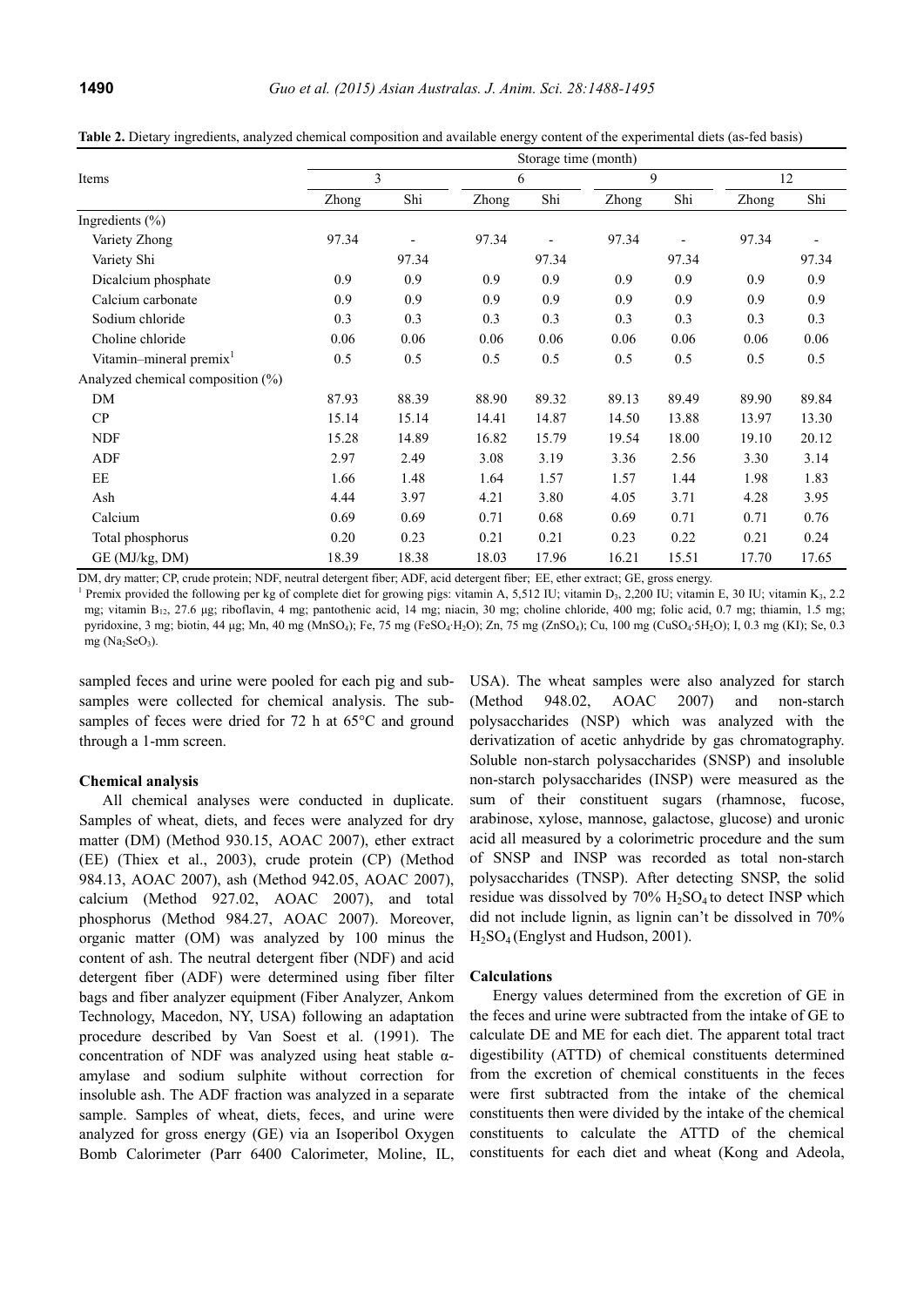**Table 3.** Effects of storage duration on the chemical composition and energy content of wheat (DM basis)

|                  |                  | Storage time (ST month, mean±SD) | Variety (mean±SD) |                  |                  |                  |
|------------------|------------------|----------------------------------|-------------------|------------------|------------------|------------------|
| Item $(\% )$     | $\overline{3}$   | 6                                | 9                 | 12               | Zhong            | Shi              |
| GE (MJ/kg)       | 18.49±0.02       | $18.43 \pm 0.03$                 | 18.15±0.07        | $18.12 \pm 0.10$ | 18.30±0.19       | $18.29 \pm 0.21$ |
| DM               | $89.03 \pm 0.62$ | 88.97±0.03                       | 89.51±0.11        | $89.66 \pm 0.16$ | 89.10±0.38       | 89.48±0.30       |
| OM               | $97.57 \pm 0.20$ | $97.82 \pm 0.05$                 | $97.87 \pm 0.14$  | 97.71±0.38       | 97.62±0.22       | $97.86 \pm 0.13$ |
| EE               | $1.88 \pm 0.02$  | $1.85 \pm 0.11$                  | $1.89 \pm 0.04$   | $1.87 \pm 0.01$  | $1.91 \pm 0.03$  | $1.84 \pm 0.05$  |
| CP               | $17.57 \pm 0.25$ | $16.41 \pm 0.28$                 | $16.32 \pm 0.88$  | $15.46 \pm 0.15$ | $16.63 \pm 0.77$ | $16.25 \pm 1.06$ |
| Ash              | $2.43 \pm 0.20$  | $2.18 \pm 0.05$                  | $2.13 \pm 0.14$   | $2.29 \pm 0.38$  | $2.38 \pm 0.22$  | $2.14 \pm 0.13$  |
| Starch           | 58.43±0.96       | 59.01±0.25                       | $60.00 \pm 0.11$  | 59.87±0.01       | 59.47±0.59       | 59.19±1.02       |
| <b>NDF</b>       | $17.35 \pm 0.04$ | $18.50 \pm 0.62$                 | $21.46 \pm 1.28$  | 22.55±0.44       | $20.23 \pm 2.48$ | $19.70 \pm 2.52$ |
| <b>ADF</b>       | $3.25 \pm 0.35$  | $3.97 \pm 0.22$                  | $3.42 \pm 0.53$   | $3.87 \pm 0.39$  | $3.89 \pm 0.31$  | $3.37 \pm 0.40$  |
| Calcium          | $0.17 \pm 0.01$  | $0.16 \pm 0.05$                  | $0.16 \pm 0.01$   | $0.18 \pm 0.01$  | $0.18 \pm 0.01$  | $0.16 \pm 0.03$  |
| Total phosphorus | $0.13 \pm 0.01$  | $0.12 \pm 0.01$                  | $0.13 \pm 0.01$   | $0.13 \pm 0.02$  | $0.12 \pm 0.01$  | $0.13 \pm 0.02$  |
| <b>TNSP</b>      | 17.55±0.69       | 12.30±2.82                       | $9.18 \pm 0.64$   | $9.43 \pm 0.43$  | $11.68 \pm 3.60$ | 12.54±4.45       |
| Arabinose        | $3.69 \pm 0.27$  | $2.73 \pm 0.58$                  | $2.01 \pm 0.11$   | $2.00 \pm 0.17$  | $2.51 \pm 0.67$  | $2.71 \pm 0.98$  |
| Xylose           | $5.37 \pm 0.58$  | $3.99 \pm 1.03$                  | $2.97 \pm 0.16$   | $3.13 \pm 0.16$  | $3.64 \pm 0.89$  | $4.09 \pm 1.41$  |
| Ara/Xyl ratio    | $0.77 \pm 0.03$  | $0.77 \pm 0.04$                  | $0.75 \pm 0.01$   | $0.74 \pm 0.02$  | $0.77 \pm 0.02$  | $0.74 \pm 0.01$  |
| Mannose          | $3.04 \pm 0.26$  | $1.44 \pm 0.89$                  | $0.66 \pm 0.01$   | $0.74 \pm 0.04$  | $1.35 \pm 1.25$  | $1.59 \pm 1.06$  |
| <b>INSP</b>      | $15.36 \pm 0.73$ | $10.32 \pm 2.61$                 | $7.48 \pm 0.76$   | $7.44 \pm 0.35$  | $9.80 \pm 3.40$  | $10.54 \pm 4.29$ |
| Arabinose        | $3.29 \pm 0.27$  | $2.39 \pm 0.48$                  | $1.68 \pm 0.14$   | $1.64 \pm 0.15$  | $2.17 \pm 0.64$  | $2.33 \pm 0.95$  |
| Xylose           | $4.80 \pm 0.55$  | $3.50 \pm 0.90$                  | $2.52 \pm 0.17$   | $2.58 \pm 0.13$  | $3.15 \pm 0.85$  | $3.55 \pm 1.36$  |
| Ara/Xyl ratio    | $0.77 \pm 0.03$  | $0.77 \pm 0.04$                  | $0.74 \pm 0.01$   | $0.70 \pm 0.03$  | $0.76 \pm 0.03$  | $0.73 \pm 0.03$  |
| Mannose          | $2.65 \pm 0.18$  | $1.07 \pm 0.91$                  | $0.41 \pm 0.03$   | $0.40 \pm 0.02$  | $1.00 \pm 1.18$  | $1.26 \pm 1.04$  |
| <b>SNSP</b>      | $1.87 \pm 0.04$  | $1.69 \pm 0.22$                  | $1.43 \pm 0.16$   | $1.74 \pm 0.06$  | $1.63 \pm 0.26$  | $1.73 \pm 0.14$  |
| Arabinose        | $0.40 \pm 0.01$  | $0.34 \pm 0.10$                  | $0.33 \pm 0.02$   | $0.37 \pm 0.02$  | $0.34 \pm 0.06$  | $0.38 \pm 0.03$  |
| Xylose           | $0.57 \pm 0.03$  | $0.50 \pm 0.14$                  | $0.45 \pm 0.02$   | $0.55 \pm 0.02$  | $0.49 \pm 0.08$  | $0.54 \pm 0.06$  |
| Ara/Xyl ratio    | $0.78 \pm 0.04$  | $0.78 \pm 0.01$                  | $0.80 \pm 0.03$   | $0.75 \pm 0.01$  | $0.78 \pm 0.02$  | $0.78 \pm 0.04$  |
| Mannose          | $0.39 \pm 0.08$  | $0.38 + 0.02$                    | $0.26 \pm 0.03$   | $0.35 \pm 0.03$  | $0.35 \pm 0.09$  | $0.33 \pm 0.04$  |

SD, Standard deviation; GE, gross energy; DM, dry matter; OM, organic matter; EE, ether extract; CP, crude protein; NDF, neutral detergent fiber; ADF, acid detergent fiber; TNSP, total non-starch polysaccharides; INSP, insoluble non-starch polysaccharides; SNSP, soluble non-starch polysaccharides.

2014). The DE and ME in the wheat diets were divided by 0.9734 to calculate the DE and ME of the wheat itself.

## **Statistical analysis**

All data were analyzed as a 2×4 factorial according to the analysis of variance procedure of SAS (SAS Institute; Cary, NC, USA) to evaluate the main effects of storage time, wheat variety and their interaction. The experimental unit was the pig. The statistical model included the fixed effects of wheat variety and storage time as well as the random effect of pig. The replication unit was the pig. All results are reported as least squares means. Orthogonal polynomial contrasts were used to test for linear and quadratic effects of storage time on chemical composition and energy digestibility of wheat. The level of significance adopted was 5%.

## **RESULTS**

#### **Chemical composition of wheat**

With an extension of storage duration from 3 mo to 12 mo, the GE and CP of the wheat decreased by 2.0% and 12.01%, respectively, while the concentration of NDF, ADF and starch content increased by 30.26%, 19.08%, 2.46%, respectively. The DM, EE, ash, calcium and phosphorus contents remained relatively stable during storage. Total non-starch polysaccharide, total arabinose, total xylose and total mannose contents decreased by 46.27%, 45.80%, 41.71%, and 75.66%, respectively. The main contributors to this fluctuation were the INSP, insoluble arabinose, xylose and mannose, as all of these parameters were decreased by 51.56%, 50.15%, 46.25%, and 84.91% within the storage time, while the SNSP (soluble arabinose, xylose, and mannose) were relatively stable. There were no significant differences between the two wheat varieties with the exception of ADF which was approximately 13.37% lower in Shi (Table 3).

# **Energy and nutrient digestibility and concentration of digestible and metabolizable energy**

The feed intake, GE intake, fecal excretion of GE and the DE, ME, and ATTD of GE in wheat diets decreased  $(p<0.01)$  linearly with an extension of storage time (Table 4). Urinary excretion of GE changed (quadratic,  $p<0.05$ )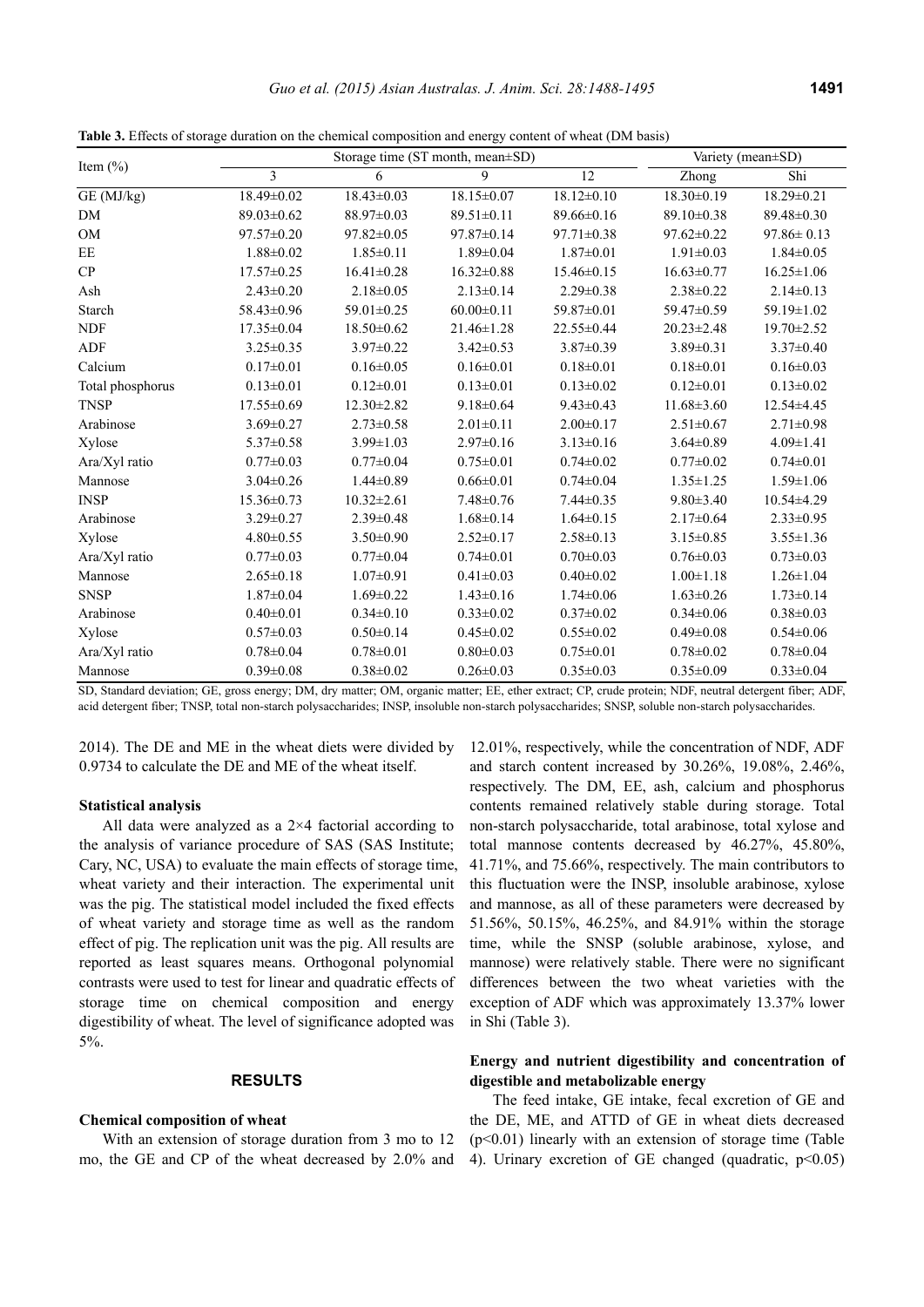**Table 4.** Concentration of DE and ME, and ATTD of energy in diets (as-fed basis)

| Items                     |       | Storage time (month) |       |       | <b>SEM</b> | Variety |       | <b>SEM</b> | p-value      |        |        |      |                              |  |
|---------------------------|-------|----------------------|-------|-------|------------|---------|-------|------------|--------------|--------|--------|------|------------------------------|--|
|                           |       |                      |       | 12    |            | Zhong   | Shi   |            | <b>ANOVA</b> | Linear |        |      | Ouadratic Variety Variety×ST |  |
| Feed intake $(kg/d)$      | 2.21  | 1.79                 | 2.11  | 1.41  | 0.10       | 1.84    | 1.90  | 0.07       | < 0.01       | < 0.01 | 0.16   | 0.44 | 0.30                         |  |
| $GE$ intake $(MJ/d)$      |       | 35.78 28.78 33.53    |       | 22.37 | 1.54       | 29.45   | 30.63 | 1.06       | < 0.01       | < 0.01 | 0.21   | 0.40 | 0.32                         |  |
| GE in feces $(MJ/d)$ 3.87 |       | 3.06                 | 3.93  | 3.25  | 0.21       | 3.50    | 3.54  | 0.15       | < 0.01       | 0.29   | 0.71   | 0.80 | 0.76                         |  |
| GE in urine $(MJ/d)$      | 0.92  | 0.52                 | 0.66  | 0.98  | 0.11       | 0.85    | 0.69  | 0.07       | < 0.01       | 0.48   | < 0.01 | 0.14 | 0.65                         |  |
| DE(MJ/kg)                 | 14.45 | 14.34                | 14.04 | 13.59 | 0.06       | 14.07   | 14.13 | 0.04       | < 0.01       | < 0.01 | 0.01   | 0.38 | 0.36                         |  |
| ME (MJ/kg)                | 14.02 | 14.04                | 13.72 | 12.91 | 0.10       | 13.60   | 13.75 | 0.07       | < 0.01       | < 0.01 | < 0.01 | 0.16 | 0.62                         |  |
| $ATTD$ of GE $(\% )$      | 89.11 | 89.40                | 88.23 | 85.58 | 0.40       | 88.01   | 88.15 | 0.27       | < 0.01       | < 0.01 | < 0.01 | 0.73 | 0.48                         |  |

DE, digestible energy; ME, metabolizable energy; ATTD, apparent total tract digestibility; SEM, standard error of the mean; ANOVA, analysis of variance; ST, storage time; GE, gross energy.

with increased storage time. There was no significant effect of variety and variety by storage time on parameters in Table 4. The DE, ME and digestibility of GE, DM, ADF, CP, EE, OM, and ME decreased significantly with increasing storage time, and the digestibility of NDF changed in a quadratic manner ( $p \le 0.01$ ) (Table 5).

### **DISCUSSION**

## **Chemical composition of wheat**

It has been reported that fluctuations in temperature and humidity result in considerable nutrient loss in wheat (Rehman, 2006). According to a previous study, no significant biochemical changes occurred to wheat during 6 mo of post-harvest storage at 10°C, but significant losses in lysine occurred at 25°C (Rehman and Shah, 1999). In the current study, the environmental temperature ranged from 15°C to 25°C for the first 3 months of storage, then decreased to less than 10°C during 6 to 9 mo of storage, and subsequently increased from 15°C to 25°C during 9 to 12 mo of storage. Therefore, changes in environmental temperature may be the main reason for the reduction in the concentration of CP.

The total starch content of fresh waxy corn remained

stable after 4 d storage at 20°C with the amylopectin content decreasing and the amylose content increasing (Gong and Chen, 2013). In addition, Rehman and Shah (1999) reported that the total amylose content in wheat remained unchanged during 6 mo of storage because of a slow, but steady decrease in water soluble amylose and an increase in insoluble amylose at 25°C. However, very little information is available on the variation of total starch during the postharvest storage of fresh wheat. Therefore, it is possible that the increase in starch concentration observed in this experiment may have been the result of an increase in insoluble amylose content. Our results contrast with previous data indicating that wheat grains harvested and stored at ambient temperature for more than 4 mo had decreased total starch and ADF but increased CP (Jood et al., 1993; Kim et al., 2003). However, this discrepancy may be due to the relatively short post-harvest period in the earlier studies as the data in the present investigation indicate that the chemical composition and the available nutrients in the two wheat varieties did not change during storage for 3 to 6 mo. The CP content in wheat has been shown to be inversely correlated to total starch content ( $r = -0.779$ ,  $p$ <0.01) and soluble NSP content ( $r = -0.606$ ,  $p$ <0.01) (Kim et al., 2003), and our data are in agreement with the data

**Table 5.** Digestibility of chemical constituents of wheat after different storage times when fed to finishing pigs (as-fed basis)

| Items                                 |       |       | Storage time (month) |       | <b>SEM</b> | Variety |       | <b>SEM</b> | p-value |        |                                |      |            |  |
|---------------------------------------|-------|-------|----------------------|-------|------------|---------|-------|------------|---------|--------|--------------------------------|------|------------|--|
|                                       | 3     | 6     | 9                    | 12    |            | Zhong   | Shi   |            |         |        | ANOVA Linear Quadratic Variety |      | Variety×ST |  |
| DE(MJ/kg)                             | 14.99 | 14.88 | 14.57                | 14.13 | 0.06       | 14.60   | 14.69 | 0.04       | < 0.01  | < 0.01 | < 0.01                         | 0.12 | 0.29       |  |
| ME (MJ/kg)                            | 14.61 | 14.61 | 14.28                | 13.50 | 0.09       | 14.16   | 14.34 | 0.06       | < 0.01  | < 0.01 | < 0.01                         | 0.06 | 0.70       |  |
| GE $(\% )$                            | 90.00 | 90.33 | 89.15                | 86.62 | 0.35       | 88.87   | 89.17 | 0.25       | < 0.01  | < 0.01 | < 0.01                         | 0.35 | 0.34       |  |
| CP(%)                                 | 91.78 | 92.54 | 90.17                | 88.22 | 0.52       | 91.09   | 90.27 | 0.36       | < 0.01  | < 0.01 | 0.01                           | 0.15 | 0.03       |  |
| DM $(\% )$                            | 88.93 | 89.40 | 88.52                | 85.81 | 0.38       | 87.94   | 88.39 | 0.27       | < 0.01  | < 0.01 | < 0.01                         | 0.22 | 0.45       |  |
| OM(%)                                 | 92.12 | 92.57 | 91.69                | 89.85 | 0.27       | 91.41   | 91.70 | 0.19       | < 0.01  | < 0.01 | 0.01                           | 0.27 | 0.26       |  |
| EE $(\% )$                            | 52.17 | 51.19 | 38.40                | 38.49 | 1.83       | 46.35   | 43.77 | 1.27       | < 0.01  | < 0.01 | 0.77                           | 0.19 | 0.12       |  |
| ADF $(\% )$                           | 35.67 | 49.35 | 34.96                | 25.81 | 2.24       | 37.52   | 35.38 | 1.56       | < 0.01  | < 0.01 | < 0.01                         | 0.35 | 0.05       |  |
| NDF $(\% )$                           | 69.43 | 72.66 | 72.77                | 67.43 | 1.01       | 69.97   | 71.18 | 0.70       | < 0.01  | 0.20   | < 0.01                         | 0.24 | 0.10       |  |
| Metabolizability<br>of energy $(\% )$ | 89.77 | 90.16 | 88.97                | 86.23 | 0.37       | 88.60   | 88.96 | 0.26       | < 0.01  | < 0.01 | < 0.01                         | 0.30 | 0.39       |  |

DM, dry matter; SEM, standard error of the mean; ANOVA, analysis of variance; ST, storage time; DE, digestible energy; ME, metabolizable energy; GE, gross energy; CP, crude protein; OM, organic matter; EE, ether extract; ADF, acid detergent fiber.; NDF, neutral detergent fiber.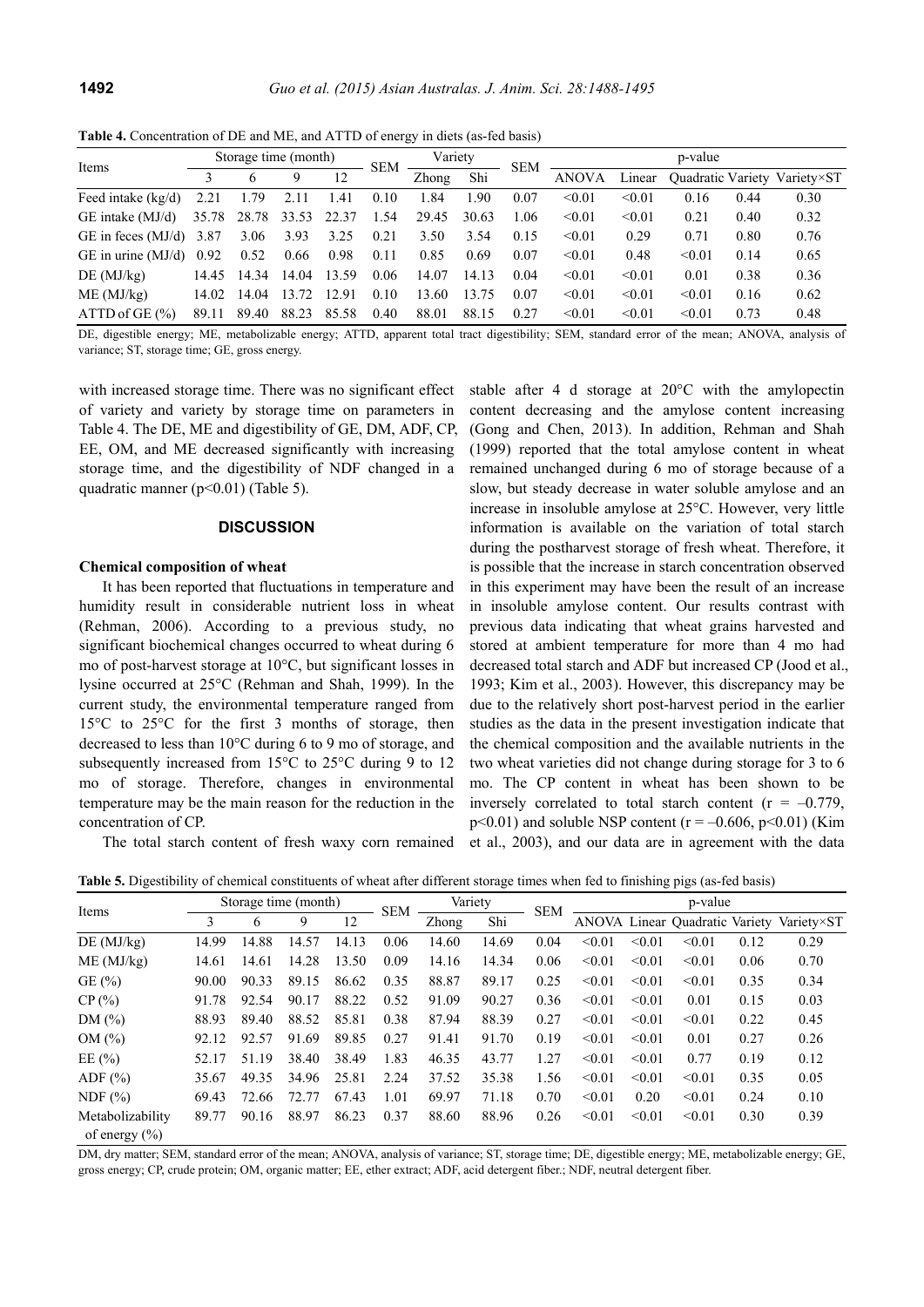reported by Kim et al. (2003). A negative correlation between CP and total starch has also been previously observed in wheat  $(r = -0.555)$  (Metayer et al., 1993; Choct et al., 1999).

The EE of the wheat obtained in this study (1.91% DM in Zhong and 1.84% DM in Shi) were close to the value reported by NRC (2012), and the content of EE was relatively constant during the 12 mo storage period.

Although NDF and NSP are both fiber measured by different methods. In this study the NDF increased and the NSP decreased with increasing storage time. Cell wall mosaics protein or cell wall protein connected with the NSP and lignin can't be removed when tested with NDF, monogastric animals had low digestibility of this protein (Annison, 1993). This protein is not included in the calculations of NSP, which is based only on the constituent sugars. This may be the reason for the inverse relationship between NDF and INSP content.

The decrease in insoluble NSP after 6 months of storage is in agreement with the results reported by Kim et al. (2003). The reason for this change may be due to the ability of the endogenous glycanases of the grain to break down NSP during storage (Choct and Hughes, 1997). Variety, location and year of harvest may have an effect on the NSP content of wheat (Knudsen, 1997; Zijlstra et al., 1999; Kim et al., 2005).

Wheat is typically divided into "soft-wheat" or "hardwheat" (Gutierrez-Alamo et al., 2008). The two varieties used in this experiment were both white hard winter wheat and planted in the same area. The only difference between the two wheat varieties occurred was in the content of ADF.

#### **Energy values and variation of wheat**

The DE content of wheat stored for 3 mo was the highest and decreased by 2.81% and 5.74% after 9 and 12 mo of storage (p<0.05). Similarly, storage of wheat for 9 and 12 mo significantly decreased the ME of wheat by 2.26% and 7.60% (p<0.05). The highest DE (14.99 MJ/kg DM) and ME (14.61 MJ/kg DM) of wheat determined at 3 mo of storage in this study were lower than the values reported by NRC (2012) ( $DE = 15.64$  MJ/kg DM, ME = 15.17 MJ/kg DM), but within the range of values from other previous reports (Kopinski, 1997; Wiseman, 2000).

Scott and Pierce (2001) reported that 6 mo storage of wheat improved poultry performance. Cadogan et al. (2003) reported that the feed intake and daily gain of young pigs improved when fed wheat was stored for 10 mo. However, there was no correlation between wheat apparent ME and animal performance (Rose and Bedford, 1995; Scott et al., 1998; Steenfeldt, 2001). And changes in DE and ME are positively correlated with a change in CP and negatively correlated with a change in NDF (Batterham et al., 1980; Zijlstra et al., 1999). Thus the decrease of DE and ME in wheat in the current work may be the result of the decrease of CP and increase of NDF (Regmi et al., 2009).

# **Chemical component digestibility and variation of wheat**

The ATTD of GE determined in this research (86.62% to 90.00%), were consistent with values of 85% to 90% reported by Smith et al. (1987), Noblet and Perez (1993) and Wiseman (2000). For practical purposes, the concentration of crude fiber represents a reasonable predictor for the digestibility coefficient of energy (Noblet and Perez, 1993). The decline in apparent digestibility of energy and other chemical constituents (OM, CP, DM) may be due to the increasing NDF and ADF content with increasing storage time.

The ATTD of CP observed in this experiment was greater, as 50.3% to 82.3% obtained by Anderson and Bell (1983). This may be the result of the fact that the pigs used in the present study had higher BW (60 kg) than Anderson and Bell's (40 kg). In this study, the digestibility of CP decreased significantly  $(p<0.01)$  by 4.67% from 6 mo storage to 12 mo storage. *In vitro* protein digestibility of new season rice, maize and wheat grains decreased by 8.69%, 9.09%, and 9.45% after 6 mo storage at 25°C, respectively (Rehman, 2006). Decreased protein content or increased crude fiber content tended to decrease the apparent digestibility of protein by pigs (Bell et al., 1983). In particular, the content CP decreased and NDF increased simultaneously with increasing storage time in present study.

This finding is in line with previous studies which have shown that an increase in the dietary fiber content may decrease the digestibility of dietary chemical constituents and energy (Noblet and Perez, 1993; Knudsen and Jørgensen, 2001). The most probable explanation for these results was that significant quantities of the dietary constituents in the feed were protected from digestion by the fibrous material naturally occurring in the feed (Lloyd and Crampton, 1955).

#### **CONCLUSION**

Under the conditions of this research, the content of GE, CP, and NSP in wheat decreased, but the content of NDF, ADF, and starch in wheat increased during storage. The DE, ME and digestibility of GE, CP, EE, DM, OM, ADF, and NDF as well as the ME content of wheat decreased when the wheat was stored for more than 6 mo. The decreased DE and ME of wheat for finishing pigs after one year of storage was mainly due to the decreased digestibility of their chemical constituents. Because of storage conditions and variety of wheat, there are limitations on application of these results. Therefore, more research is needed to confirm the results of the present study using wheat obtained over a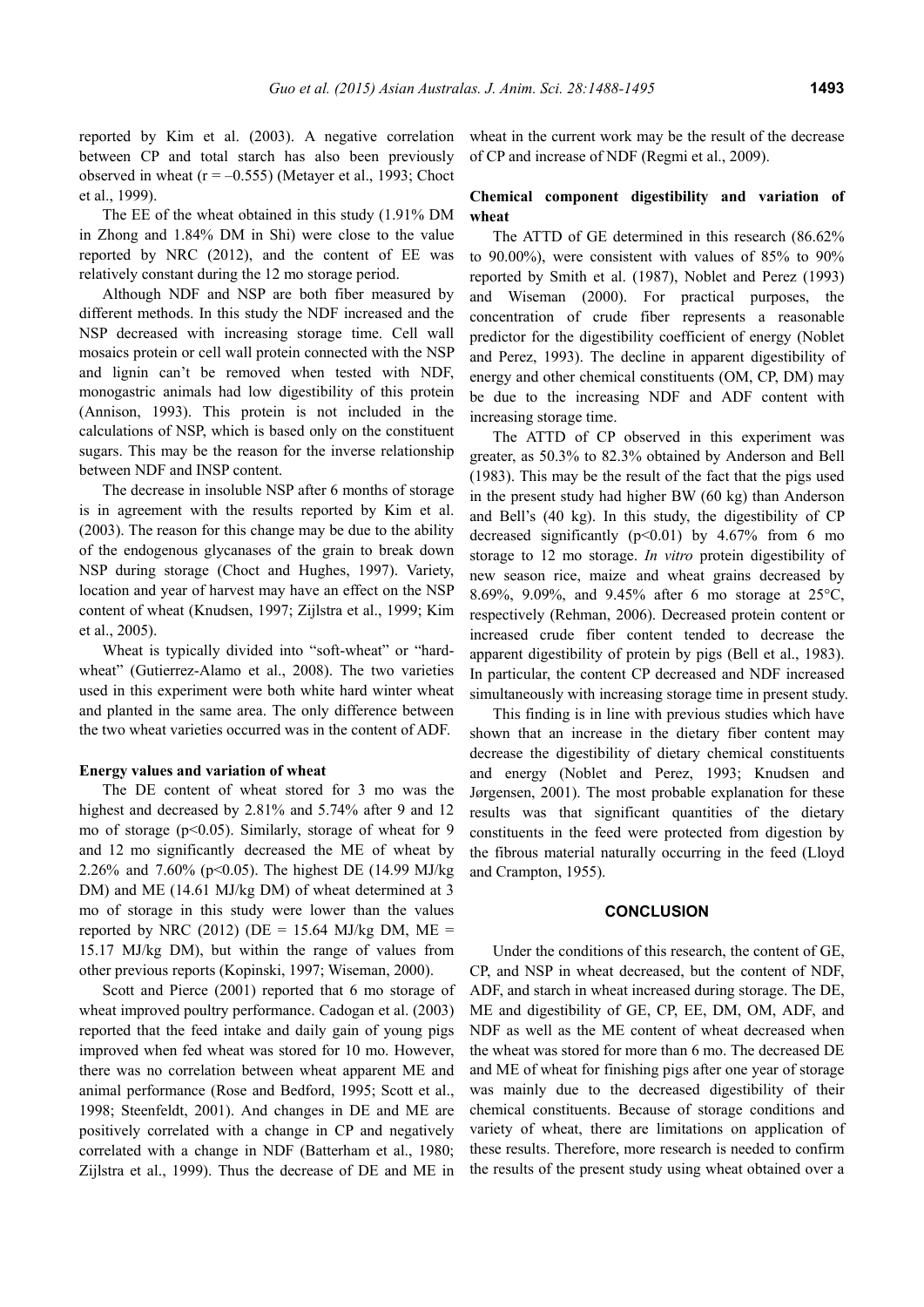number of years and different geographical locations.

## **ACKNOWLEDGMENTS**

This research was financially supported by the Special Public Sector Fund in Agriculture (200903006).

## **REFERENCES**

- Anderson, D. M. and J. M. Bell. 1983. The digestibility by pigs of dry matter, energy, protein and amino acids in wheat cultivars. II. Fifteen cultivars grown in two years, compared with Bonanza and Fergus barleys, and 3CW-Grade hard red spring wheat. Can. J. Plant Sci. 63:393-406.
- Annison, G. 1993. The role of wheat non-starch polysaccharides in broiler nutrition. Aust. J. Agric. Res. 44:405-422.
- AOAC International. 2007. Official Methods of Analysis. 18th ed. AOAC Int., Arlington, VA, USA.
- Batterham, E. S., C. E. Lewis, R. F. Lowe, and C. J. McMillan. 1980. Digestible energy content of cereals and wheat byproducts for growing pigs. Anim. Prod. 31:259-271.
- Bell, J. M., A. Shires, and M. O. Keith. 1983. Effect of hull and protein contents of barley on protein and energy digestibility and feeding value for pigs. Can. J. Anim. Sci. 63:201-211.
- Cadogan, D. J., M. Choct, and R. G. Campbell. 2003. Effects of storage time and exogenous xylanase supplementation of new season wheats on the performance of young male pigs. Can. J. Anim. Sci. 83:105-112.
- Choct, M. and B. Hughes. 2000. The new season grain phenomenon: The role of endogenous glycanases in the nutritive value of cereal grains in broiler chickens. Rural Industries Research and Development Corporation, Armidale, Australia. pp. 1-49.
- Choct, M. and R. J. Hughes. 1997. The nutritive value of new season grains for poultry. In: Recent Advancements in Animal Nutrition in Australia (Eds. J. L. Corbett, M. Choct, J. V. Nolan, and J. B. Rowe). University of New England, Armidale, Australia. pp. 146-150.
- Choct, M. and R. J. Hughes. 1999. Effect of storage on the value of cereal grains for poultry. In: Proceedings of the Eleventh Australian Poultry and Feed Convention (Ed. M. Murrell). Gold Coast, Australia. pp. 223-239.
- Choct, M., R. J. Hughes, and G. Annison. 1999. Apparent metabolisable energy and chemical composition of Australian wheat in relation to environmental factors. Aust. J. Agric. Res. 50:447-451.
- Dusel, G., H. Kluge, K. Glaser, O. Simon, G. Hartmann, J. V. Lengerken, and H. Jeroch. 1997. An investigation into the variability of extract viscosity of wheat-relationship with the content of non-starch-polysaccharide fractions and metabolisable energy for broiler chickens. Archiv. Tierernaehr. 50:121-135.
- Englyst, H. N. and G. J. Hudson. 2001. Dietary fiber analysis as nonstarch polysaccharides. In: Dietray Fiber in Human Nutrition (Ed. G. A. Spiller). 3rd. CRC Press, Boca Raton, FL, USA. pp. 67-82.
- Gong, K. J. and L. R. Chen. 2013. Characterization of

carbohydrates and their metabolizing enzymes related to the eating quality of postharvest fresh waxy corn. J. Food Biochem.34:619-627.

- Gutierrez-Alamo, A., P. Perez de Ayala, M. W. A. Verstegen, L. A. D. Hartog, and M. J. Villamide. 2008. Variability in wheat: Factors affecting its nutritional value. World Poult. Sci. J. 64:20-39.
- Huyghebaert, G. and F. J. Schoner. 1999. Influence of storage and addition of enzyme on metabolisable energy content of wheat 1. Impact of storage and enzyme addition. Archiv fur Geflugelkunde 63:13-20.
- Jood, S., A. C. Kapoor, and R. Singh. 1993. Available carbohydrates of cereal grains as affected by storage and insect infestation. Plant Foods Hum. Nutr. 43:45-54.
- Kim, J. C., B. P. Mullan, P. H. Simmins, and J. R. Pluske. 2003. Variation in the chemical composition of wheats grown in Western Australia as influenced by variety, growing region, season, and post-harvest storage. Aust. J. Agric. Res. 54:541- 550.
- Kim, J. C., P. H. Simmins, B. P. Mullan, and J. R. Pluske. 2005. The digestible energy value of wheat for pigs, with special reference to the post-weaned animal. Anim. Feed Sci. Technol. 122:257-287.
- Knudsen, K. E. B. 1997. Carbohydrate and lignin contents of plant materials used in animal feeding. Anim. Feed Sci. Technol. 67:319-338.
- Knudsen, K. E. B. and H. Jørgensen. 2001. Intestinal degradation of dietary carbohydrates-from birth to maturity. In: Digestive Physiology of Pigs (Eds. J. E. Lindberg, and B. Ogle). CABI Publishing, Wallingford, UK. pp. 109-120.
- Kong, C. and O. Adeola. 2014. Invited review: Evaluation of amino acid and energy utilization in feedstuff for swine and poultry diets. Asian Australas. J. Anim. Sci. 27:917-925.
- Kopinski, J. 1997. Characteristics of cereal grains affecting energy value. In: Pig Research and Development Corporation Final Report DAQ35P. Pig Research and Development Corporation, Canberra, Australia.
- Lloyd, L. E. and E. W. Crampton. 1955. The apparent digestibility of the crude protein of the pig ration as a function of its crude protein and crude fiber content. J. Anim. Sci.14:693-699.
- Metayer, J. P., F. Grosjean, and J. Castaing. 1993. Study of variability in french cereals. Anim. Feed Sci. Technol. 43:87- 108.
- National Research Council. 1998. Nutrient Requirements of Swine. 10th Ed. Natl. Acad. Press, Washington, DC, USA.
- National Research Council. 2012. Nutrient Requirements of Swine. 11th Ed. Natl. Acad. Press, Washington, DC, USA.
- Noblet, J. and J. M. Perez. 1993. Prediction of digestibility of nutrients and energy values of pig diets from chemical analysis. J. Anim. Sci. 71:3389-3398.
- Regmi, P. R., N. S. Ferguson, and R. T. Zijlstra. 2009. *In vitro* digestibility techniques to predict apparent total tract energy digestibility of wheat in grower pigs. J. Anim. Sci. 87:3620- 3629.
- Rehman, Z. U. 2006. Storage effects on nutritional quality of commonly consumed cereals. Food Chem. 95:53-57.
- Rehman, Z. U. and W. H. Shah. 1999. Biochemical changes in wheat during storage at three temperatures. Plant Foods Hum.